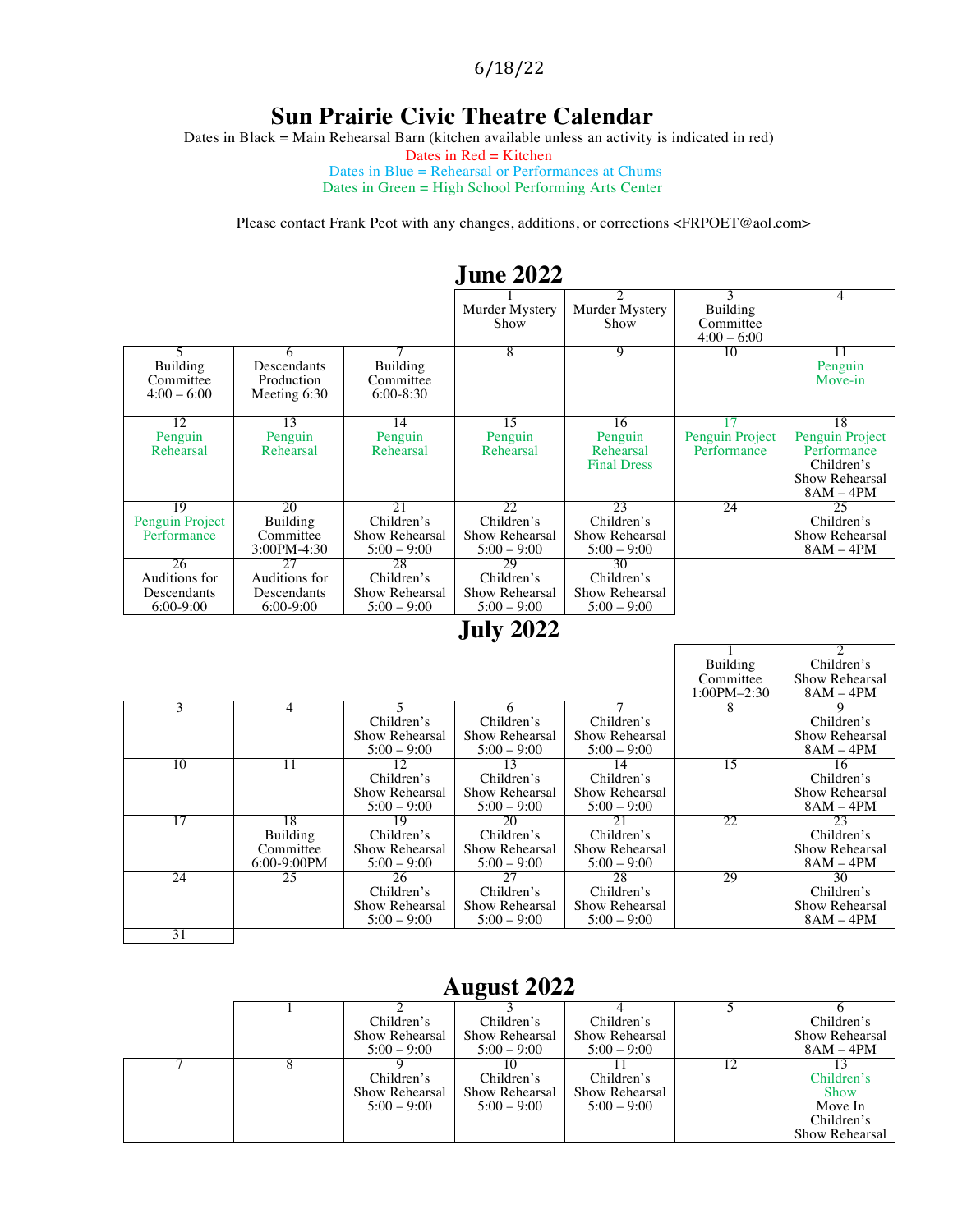6/18/22

|             |             |             |             |             |             | $8AM - 4PM$ |
|-------------|-------------|-------------|-------------|-------------|-------------|-------------|
| 14          |             |             |             | 18          | 10          | 20          |
| Children's  | Children's  | Children's  | Children's  | Children's  | Children's  | Children's  |
| <b>Show</b> | <b>Show</b> | <b>Show</b> | <b>Show</b> | <b>Show</b> | <b>Show</b> | <b>Show</b> |
| at PAC      | at PAC      | at PAC      | at PAC      | at PAC      | at PAC      | at PAC      |
| 21          | 22          | 23          | 24          | 25          | 26          | 27          |
| Children's  |             |             |             |             |             |             |
| <b>Show</b> |             |             |             |             |             |             |
| at PAC      |             |             |             |             |             |             |
| 28          | 29          | 30          |             |             |             |             |

## **September 2022**

### **October 2022**

|                    |                       |                       |             |                       |             | Descendants |
|--------------------|-----------------------|-----------------------|-------------|-----------------------|-------------|-------------|
|                    |                       |                       |             |                       |             |             |
| Descendants        | Descendants           | Descendants           | Descendants | Descendants           | Descendants | Descendants |
|                    | 10                    |                       | 12          | 13                    | 14          |             |
| <b>Descendants</b> |                       |                       |             | Descendants           | Descendants | Descendants |
|                    | 17                    | 18                    | 19          | 20                    |             | 22          |
| Descendants        |                       |                       |             |                       |             |             |
| 23                 | 24                    | 25                    | 26          | 27                    | 28          | 29          |
|                    | <b>Straight Arrow</b> | <b>Straight Arrow</b> |             | <b>Straight Arrow</b> |             |             |
|                    | Monona                | Monona                |             | Monona                |             |             |
| 30                 |                       |                       |             |                       |             |             |
|                    | Straight Arrow        |                       |             |                       |             |             |
|                    | Monona                |                       |             |                       |             |             |

## **November 2022**

|               | Straight Arrow<br>Monona |          | Straight Arrow<br>Monona |    |
|---------------|--------------------------|----------|--------------------------|----|
|               |                          |          |                          |    |
|               |                          |          |                          |    |
|               |                          |          |                          |    |
|               | --                       | <u>_</u> |                          | ∠∪ |
| $\sim$ $\sim$ | $\gamma$ c<br>∼.         |          |                          |    |

#### **December 2022**

## **January 2023**

|                         | . U                     |                   |    |    | 20          |                         |
|-------------------------|-------------------------|-------------------|----|----|-------------|-------------------------|
| ാ                       | 23                      | 24                | つち | 26 | $\sim$<br>∼ | 28<br>The Odd<br>Couple |
| 29<br>The Odd<br>Couple | 30<br>The Odd<br>Couple | The Odd<br>Couple |    |    |             |                         |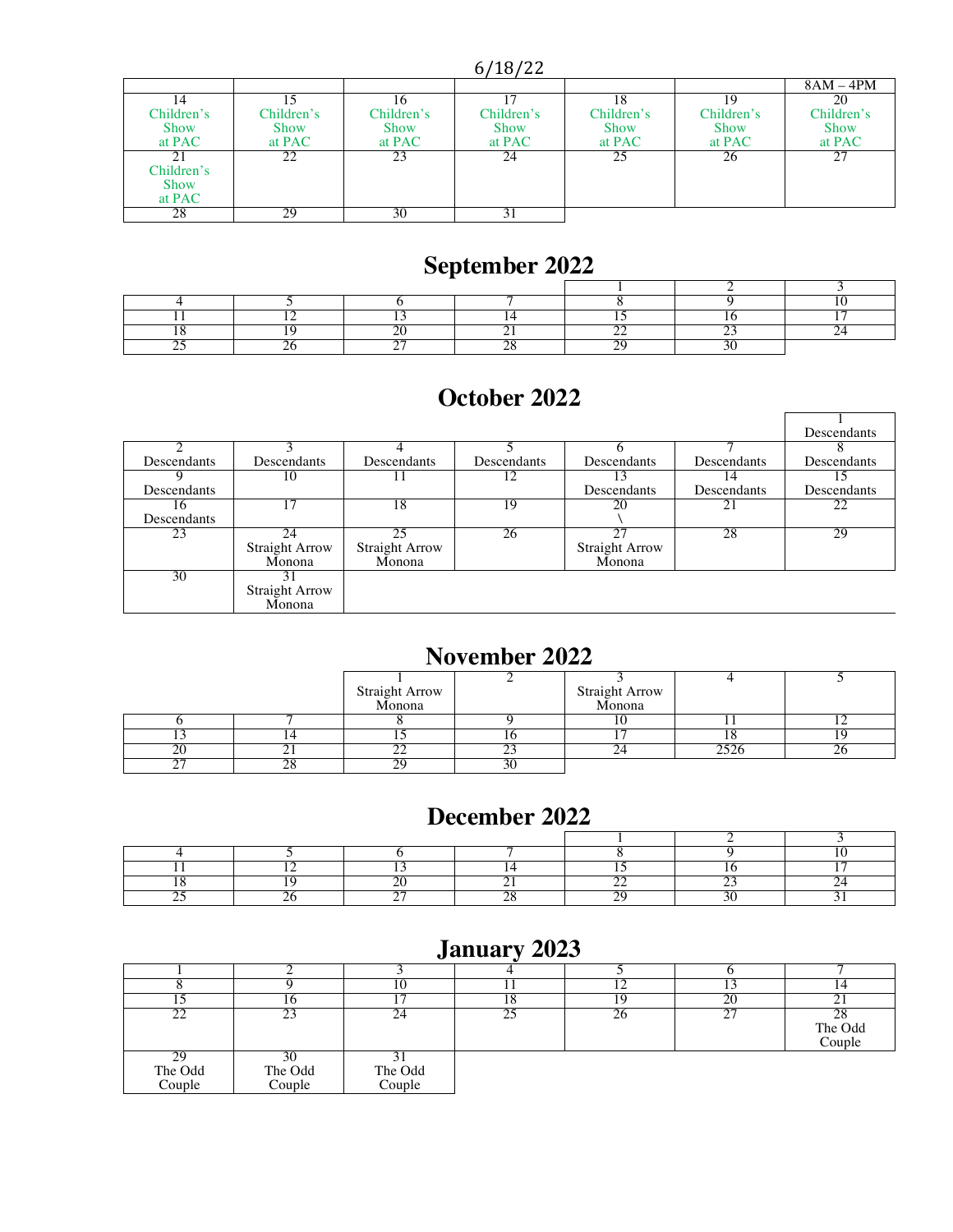## **February 2023**

|                   |    |    | The Odd<br>Couple | The Odd<br>Couple | The Odd<br>Couple | The Odd<br>Couple |
|-------------------|----|----|-------------------|-------------------|-------------------|-------------------|
|                   |    |    |                   | The Odd<br>Couple | The Odd<br>Couple | The Odd<br>Couple |
| The Odd<br>Couple | 13 | 14 |                   | 16                |                   | 18                |
| 19                | 20 |    |                   |                   | 24                |                   |
| $20^{\circ}$      |    | 28 |                   |                   |                   |                   |

### **March 2023**

## **April 2023**

|                |                       |                       |                       |                       |                       | <b>Spring Musical</b> |
|----------------|-----------------------|-----------------------|-----------------------|-----------------------|-----------------------|-----------------------|
|                |                       |                       |                       |                       |                       |                       |
| Spring Musical | <b>Spring Musical</b> | <b>Spring Musical</b> | <b>Spring Musical</b> | <b>Spring Musical</b> | <b>Spring Musical</b> | <b>Spring Musical</b> |
|                |                       | 18                    |                       |                       |                       |                       |
| Spring Musical |                       |                       |                       | <b>Spring Musical</b> | Spring Musical        | <b>Spring Musical</b> |
|                | 24                    | 25                    | 26                    |                       | 28                    | 29                    |
| Spring Musical |                       |                       |                       |                       |                       |                       |
| 30             |                       |                       |                       |                       |                       |                       |

### **May 2023**

|  |                 |  | $\sim$ $-$ |
|--|-----------------|--|------------|
|  |                 |  |            |
|  | Penguin Project |  |            |

#### **June 2023**

|                 |                                                     | Penguin Project |                 |                 | Penguin Project |
|-----------------|-----------------------------------------------------|-----------------|-----------------|-----------------|-----------------|
|                 |                                                     |                 |                 |                 |                 |
| Penguin Project | Penguin Project   Penguin Project   Penguin Project |                 | Penguin Project | Penguin Project | Penguin Project |
|                 |                                                     |                 |                 |                 |                 |
| Penguin Project |                                                     |                 |                 |                 |                 |
|                 |                                                     |                 |                 | 30              |                 |

# **July 2023**

 $\overline{1}$ 

 $\mathbf{r}$